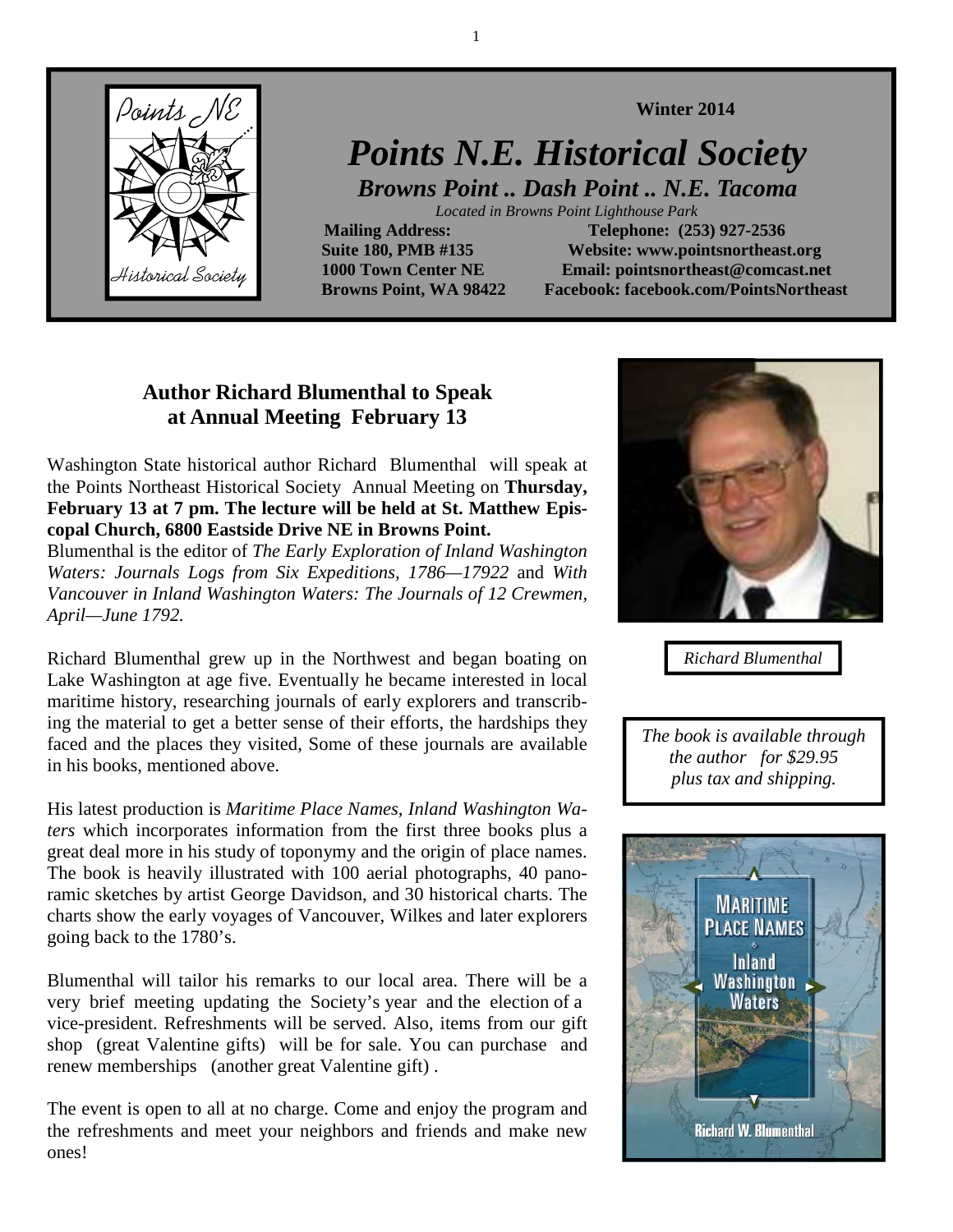





**More New Life Members Janet and Robert Witter** 

## **Smile!**

**Fay Ainsworth and Jerry Churchill share a laugh with Santa. Fay and Jerry are recent Life Members. Fay is a PNEHS Triple Bonus as she is a Board Member, a Business Member and a Life Member!** 



**Some of our honored hostesses for 2013—The Dash Point Garden Club Members pose with Santa, Mrs Claus and Janice Burgess (in corner next to Santa). Garden Club members starting on the bottom of stairs are Cindy Berard, Kathy Winslow, Linda Snell, Santa, Janice, Mary Beth Poch, Kathy Juracek, Sue Wenski and Mrs Claus.** 



**Welcome, Mark Vanderveen and IGA See article, page 5** 

2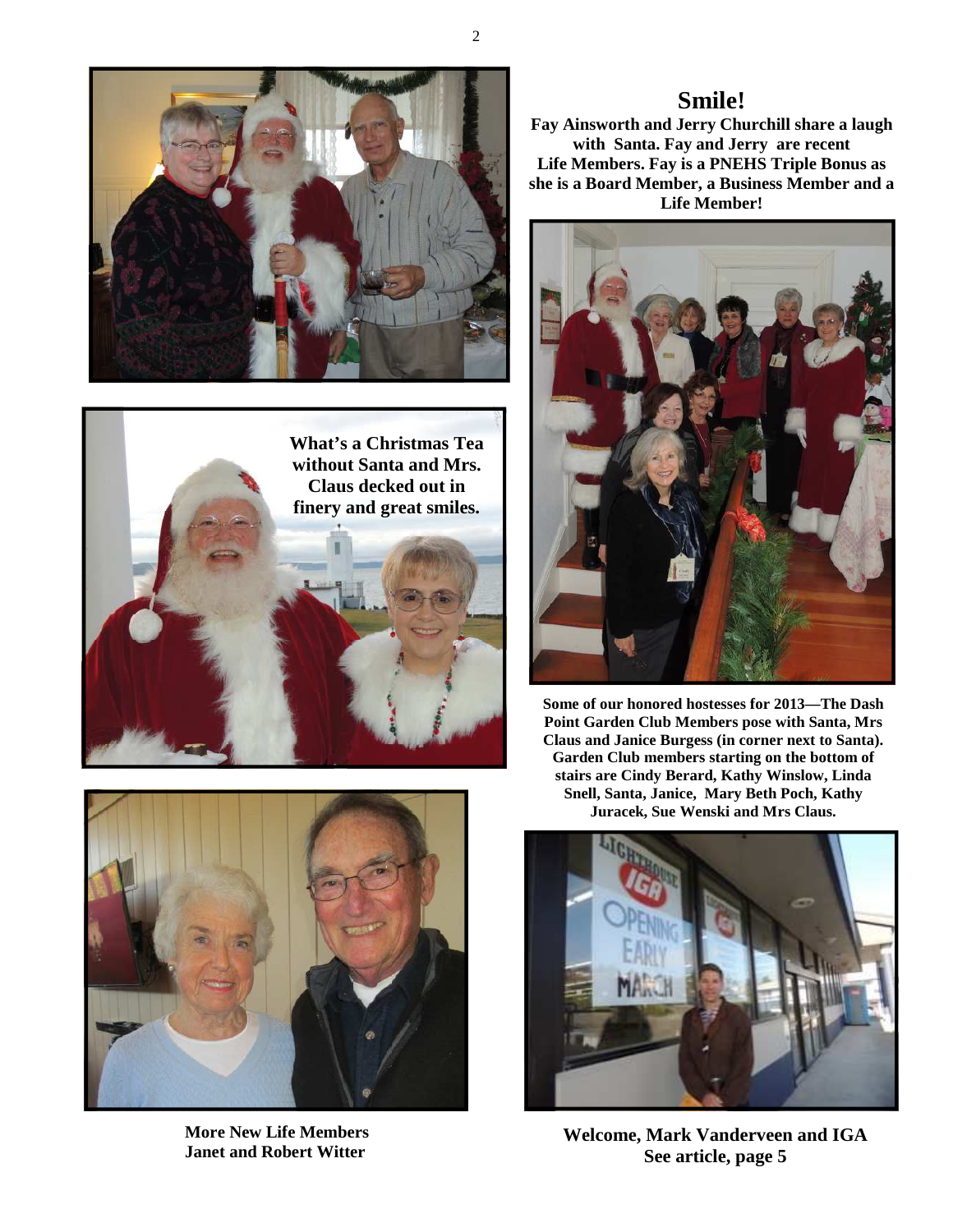**This is Part II of an abbreviated review of our history. For more information***: Two Points of View* **and** *Points Northeast Photo Album and Scrap Book* **fill in much more of the whole story. Both are available in our Sales Center. Part I was in the Fall 2013 PNEHS Newsletter.** 

Within the first decade of the 20<sup>th</sup> Century large parcels of land in Northeast Tacoma were purchased and platted by partnership entrepreneurs; namely, Hyada Park in Browns Point and in Dash Point 'the Dash Point View Addition, Arthur's Sound View, Dash Point Palisades and Fairview Park Tracts. Soon people were camping and building small cabins for summer vacationing. Permanent homes were the next step of building and developing these small communities. Captain Mathew McDowell, the owner of a small fleet of boats that serviced communities up and down the Sound, purchased and platted the quiet cove and adjoining land between Dash Point and Browns Point. He called it Caledonia. He built a dock where he moored his D Fleet at night for protection from the Puget Sound weather and other boats. The name of each of his boats began with the letter "D".

In order to accommodate these small service boats on the Sound every community built their own dock. This made loading and unloading cargo and passengers easier and safer. Through the years Dash Point has had four docks; the first in 1907 which disintegrated, the second in 1912 which also disintegrated and finally the third dock in 1917 that was built on steel enforced concrete pilings. The latter lasted 80 years when it was replaced in 1997 as a fishing pier. There was another dock called Fairwood built between Dash Point and today's Dash Point State Park. Little is known about this dock or what its major purpose was. Something to research.

By 1914 Dash Point had enough permanent residents to require a school that was located in a house close to the beach at the bottom of today's Markham Ave. Browns Point built a small building for their school on Tok A Lou. Each community also had a grocery/mercantile store and each also incorporated their own improvement club; Dash Point in 1907 and Browns Point in 1919.

The development of the rest of Northeast Tacoma began when Fred Phohl in 1914 purchased and platted a large pierce of property on the south side overlooking Commencement Bay which he called Crescent Heights. Large ½ acre lots were sold to families. Soon a school was built in 1919.

In these early years of development several men contributed much to each community. In Dash Point James Churchill, one of the Dash Point developers was also the realtor and the first store owner. His store burned down in 1920. In 1910 another store had opened by Ernest Day (today the Lobster Shop building). Others contributing were Harry Johnston, Lloyd Eberhart, R.P. Milne and Claude Austin to name a few.

In Browns Point the light keeper Oscar Brown and his wife Annie, who were the first white residents coming to Northeast Tacoma in 1903, served as the light keepers for 36 years. They became active and prominent in the community. Jerry Meeker, a Puyallup tribe member and one of the owners of Hyada Park development named all the streets with Indian names. He was well educated and accepted in both the Puyallup tribe and the white man's world. As a realtor and full time resident of Browns Point he became a highly respected community leader. His "end of the



summer season clam bakes" were enjoyed by all and evolved into today's Salmon Bakes. He was often called the "Father of Browns Point."

*Mavis Stears, curator* 

*On the Left: One of the "D" fleet boats was the Defiance which Captain Matthew McDowell operated out of Caledonia. Other names of his boats were: Dove, Dauntless, Dart, Daily, Darling and Dawn.*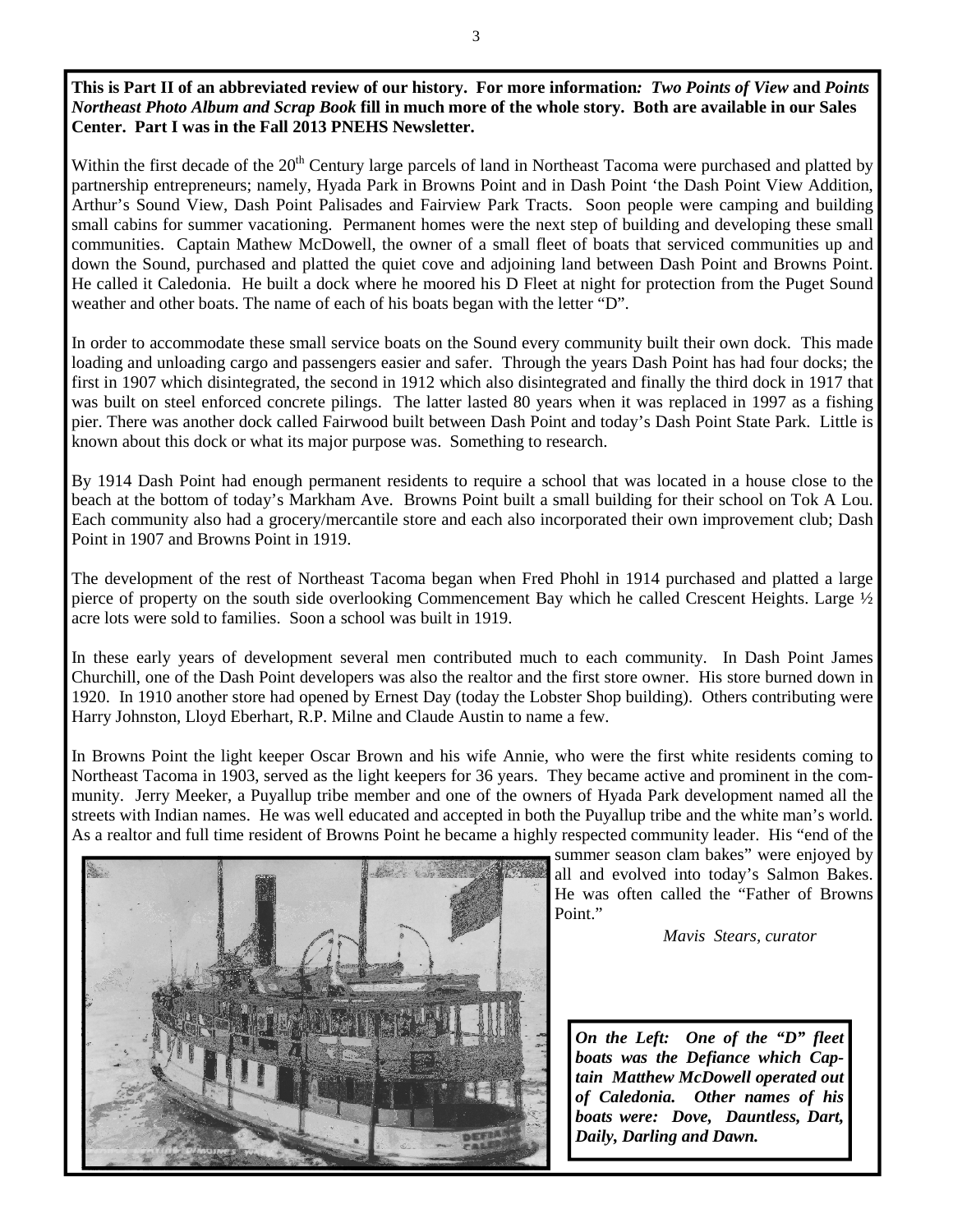#### **Meet Our New Board Member, Pam More Halsan**



"*Our gal Friday Pam More Halsan"* 

Pam grew up at Browns Point "'right around the corner from the fire hall." Both her parents– Glen and Bev (Doeing) More are old Browns Pointers too, attending the first Browns Point School. Pam comes to us with a lifelong commitment to volunteering, starting when she was a teen at St .Matthew Church. Pam has been part of three other historical societies, has served on numerous Boards of Directors and has a special dedication to Boy Scouting and Rotary International. Pam expressed deep appreciation at the accomplishment sof PNEHS and the expertise of its Board Members. She's already an active docent at the Cottage, enjoys promoting the gift shop, helped with the 110th anniversary celebration of the lighthouse and the Christmas Tea. Pam has also volunteered to help with publicity and the newsletter. Pam , the mother of four boys and grandmother of seven , says "I have a lot to learn and I'm looking forward to the challenge. After all, it's family memories and my childhood we're preserving!"

#### **Welcome New Life Members**

Recently joined Life Members are **Annette Ramsour** of Renton in honor of **Dave Sommerville**, **Robert and Janet Witter** (Browns Point) and **Fay Ainsworth and Jerry Churchill** (Browns Point).

We now have 41 Life Members including Margot and Norm Andersen, Jill and Dan Barkley, Janice Burgess, Peter and Ann Darling, Dennis Flannigan, Neil and Karen Hanson, Jim and Pat Harnish, Bradley and Dede Hull, Bob and Marilynn Johnson, Kathy and Randall Juracek, Diane Malone, Roger McLennan, Midi Mees, Jerry Monahan, Marie Monahan, Kathleen Monahan, Douglas and Ellen Peterson, Robert and Mary Robinson, Gary and Nancie Russ, Mavis and Larry Stears, Lynnett Stevenson, Laverne and Ronald Stone, Beverlee Storkman, Karen Sullivan, Linda and Jay Van Nest and Thomas Waite. We now have over \$21,000 in the Endowment Fund due to the Life Member fees

## **New Website, Videos, Brochures Promote Cottage Rental and PNEHS History Programs**

Thanks to a \$6300 grant from Pierce County Lodging Tax funds, Points Northeast has developed several marketing tools to promote both the Lightkeepers Cottage as a vacation rental and visits to local heritage facilities as well as information about history programs.

P**ointsnortheast.org,** the new website, reflects the new over-all branding look which will be part of all marketing materials. It will be easier to manage the site now, and provide up-to-date information on local events, historical resources, and will include photo galleries.

**Vacation Rental By Owner, VRBO.com/500782**, linked to the website, will provide information about the Cottage Lighkeepers Program for vacation rentals and allow people to view the reservation calendar, make a reservation and pay for it on line. Revised brochures promoting the Cottage Rental and also a Visitors Guide to Lighthouse Park are being printed. The newsletter format will reflect the branding look and be available both in print and online making communication with our e-mail list much easier and more efficient.

Our **Facebook.com/pointsnortheast** has over 1200 friends, please "LIKE" us because this gives us more exposure to your "friends."

In cooperation with other lighthouse societies, we have helped to produce new videos, websites and brochures promoting Washington lighthouse stays and visits and encouraging the sale of lighthouse vanity license plates. See:

US Lighthouse promotional video-Browns Point Lighthouse http://animoto.com/play/thxD76pxZFi3HiXVY5wJCg

US Lighthouse promotional video-Five Washington Lighthouse http://animoto.com/play/2Rmvl07jQf5SCPo5gvUTg

US Lighthouse Society promoting lighthouse rentals http://www.stayatawashingtonlighthouse.org

Washington Lighthouse License Plate program: "Keep the Light Shining" http://washingtonlighthouses.org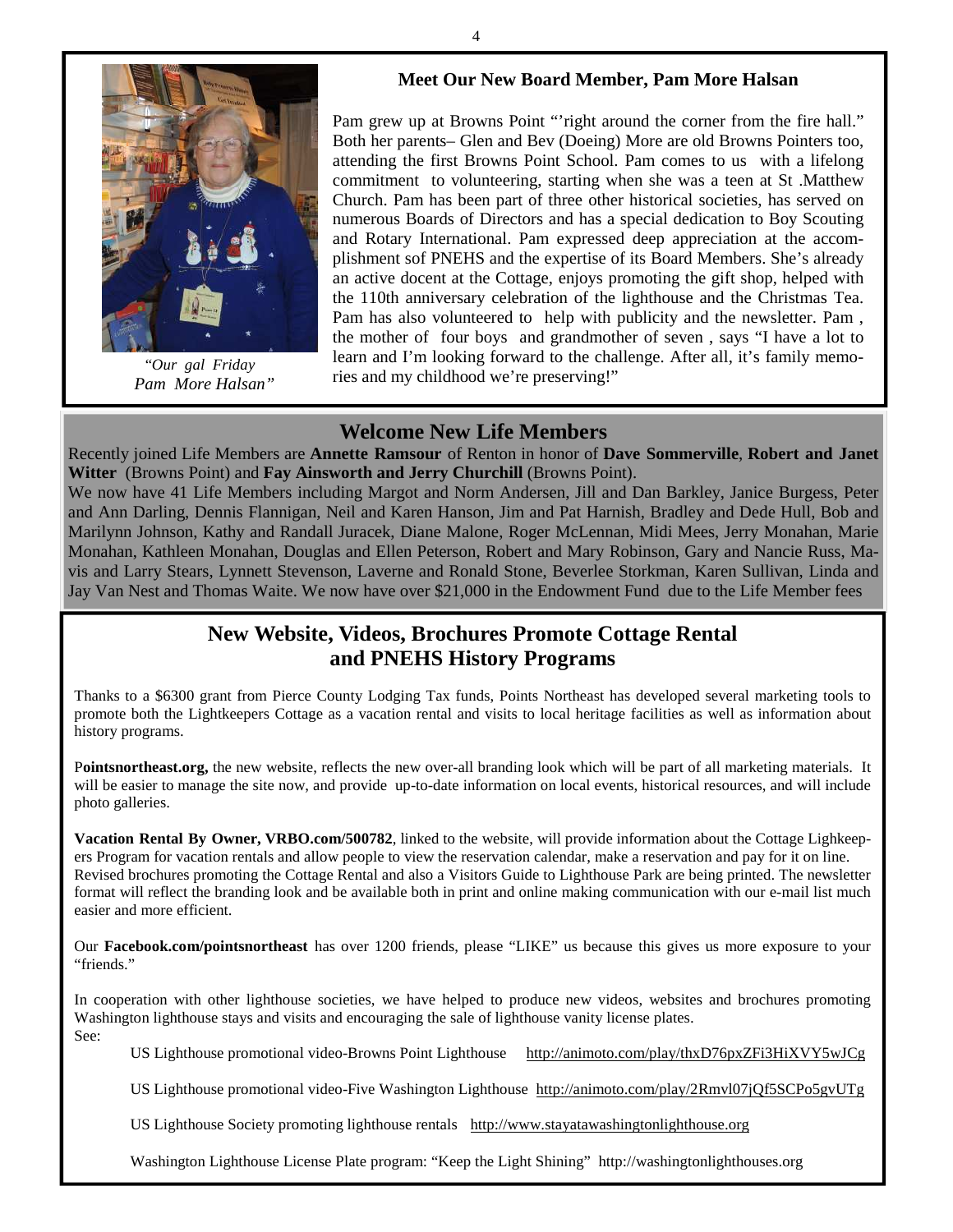### **New Lighthouse IGA Store to Serve the Community**

There will soon be another "lighthouse" in Browns Point, the Lighthouse IGA, a new grocery store opening at the Browns Point Shopping Center around March 15. This is planned as a 15,000 square-foot full service grocery store with fresh produce, bakery, deli, liquor, smoked meats and a butcher cutting meat to order.

The hope, according to Mark Vanderveen, managing partner of the ownership group which also owns the rest of the Center, is that local residents will plan on shopping for the majority of their weekly groceries at the new store.

The prices will be competitive and even more attractive will be the emphasis on customer service—think of the model of Mark at Ace Hardware—where clerks may call you by name. "If you want something, we'll order it, we will be committed to serving you," Vanderveen emphasized.

The owners invested over a million dollars to bring groceries back to the space in the Center which has historically housed a grocery store—since 1946 when the Center (called Crestview) was founded.

"We want to be part of the community," he said, "so we will support local events and organizations; in return we hope that local residents will come and support us—not just for an occasional pick up of convenience, but for their entire weekly shopping list."

The addition of this Lighthouse IGA Grocery will help to attract business to the whole area—maybe like the antithesis of a lighthouse with it's beacon warning passersby to avoid the area, but instead attracting more customers.

#### **PNEHS Remembers**

Condolences to member Judge Robert Bryan and his family on the passing of his wife **Cathy Bryan.**  The Bryans shall be remembered fondly for donating items for the cottage and for our archives.

We also offer condolences to Jerry Barrett and his family on the passing of his wife **Jackie Barrett.** Among other activities, Jackie served on the Board of the Dash Point Social and Improvement Club and was on the Dash Point Scholarship Committee for 25 years. She was a secretary at the Dash Point and Browns Point Schools for many years. She and Jerry are Members of PNEHS.

#### **Bond Project Planning for Lighthouse Park Project to Begin Soon**

Metro Parks Tacoma still has money allotted from a 2005 Bond Issue to provide upgrades in the Browns Point Lighthouse Park. Soon a steering committee will be organized to gather input from the community. Contact jimharnish@comcast.net for information.

Other local bond-funded projects already completed include: Alderwood Park, Browns Point Playfield ("Curly Slide Park"), Browns Point Athletic Complex, and Dash Point Park. http://metroparkstacoma.org/ bond—projects.

The Lighthouse Park project is one of the last to be completed, mainly because it is complicated by the involvement of multiple agencies—the U.S. Coast Guard, Shoreline Management, Pierce County, Depart-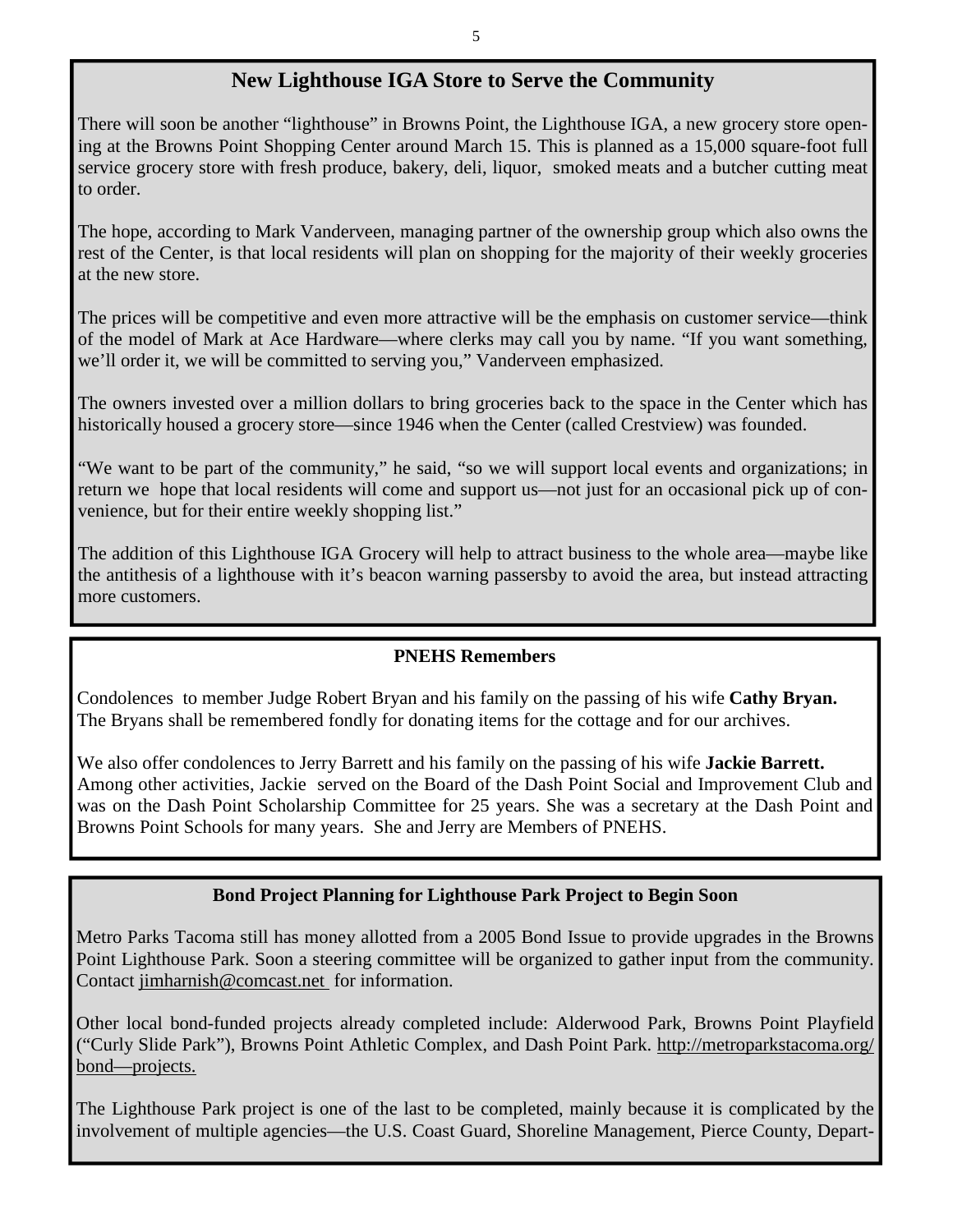# **Points NE Historical Society Accomplishments for 2013**

- Hosted day-long events with St Matthew Church for 110th Birthday of Browns Point
- Displayed Browns Point History exhibit at Norpoint Center
- Developed temporary museum exhibit focusing on Dash Point history
- Hosted author Alexandra Harmon (*Indians in the Making)* at annual meeting
- Sponsored book discussion and follow-up lecture on Puyallup Tribal history
- Hosted field trips for 350+ students from five schools
- Helped publish and distribute to 80 students a history of Browns Point School
- Produced a six page article on history of the our Lighthouse Station for Lighthouse Digest
- Published "Young Peoples Handbook" for visitors
- Restored back porch (grant from License Plate funds) and refinished front porch
- Painted south side of cottage with help from Metro Parks Tacoma
- Completed restoration of Boat House floor (with material from Metro Parks)
- Received state approval to place historic estate office in lighthouse park
- Garden Club created rose garden, expanded boathouse gardens and the pruned willow.
- Organized 50 volunteers (students from FW Public Academy) for variety of projects
- Acquired tourist tax grant of \$6000 for marketing projects (web, brochures, etc)
- Produced marketing rack cards and promotional video with US Lighthouse Society
- Hosted lunch for Metro Parks staff, BPIC and USCG representatives
- Held PNEHS retreat to review and plan goals for future
- Increased Endowment Fund to over \$20,000
- Registered over 400 members again documented over 4000 volunteer hours
- Replaced leaking roof and insulation in history center-Wright Roofing/MPT

*Editor's Note: Wow! Maybe we should put our feet up and have a cup of coffee; but only one! We've got a lot planned for 2014! A big thank you to our members, volunteers, docents, community partners, Metro Parks, our Board and especially Jim Harnish, our President who glues us all together!* 



#### **Lights, Camera, Action**

Seen on the grounds of the Lighthouse Park recently was a college film class shooting an original movie to be included in the Student portfolios. The crew of 12, from the **International Academy of design & Technology in Tukwila**  was led by instructor **James Winter and** student director **Robin Risser.** 

The group also intends to produce an informational video that PNEHS can use as a marketing tool on the new website.

The short film "**The Ham-Handed Heist"** follows the misadventures of two bumbling wannabe hoods who are conned into a burglary by a double crossing femme fatale!

Get the popcorn out! It's Showtime!

#### **Save the Dates**

PNEHS Annual Program February 13 7 pm

St Matthew Church Annual Meeting February 13 7 pm

Live Jazz at Marine View Presby. Church Feb 9, March 9, and April 13, 5pm

Northpoint Preschool Coop Auction "Viva Las Vegas" Hotel Murano March 8, 5pm

PNEHS Docent Training—Lightkeepers cottage Sat April 5 , 1pm Mon April 7 6:30 pm

Hyada Park Guild of The Mary Bridge Brigade Wine Tasting and Auction @BPIC Clubhouse April 26 at 5 pm

Browns Point Salmon Bake PNEHS Museums open both days August 2 and 3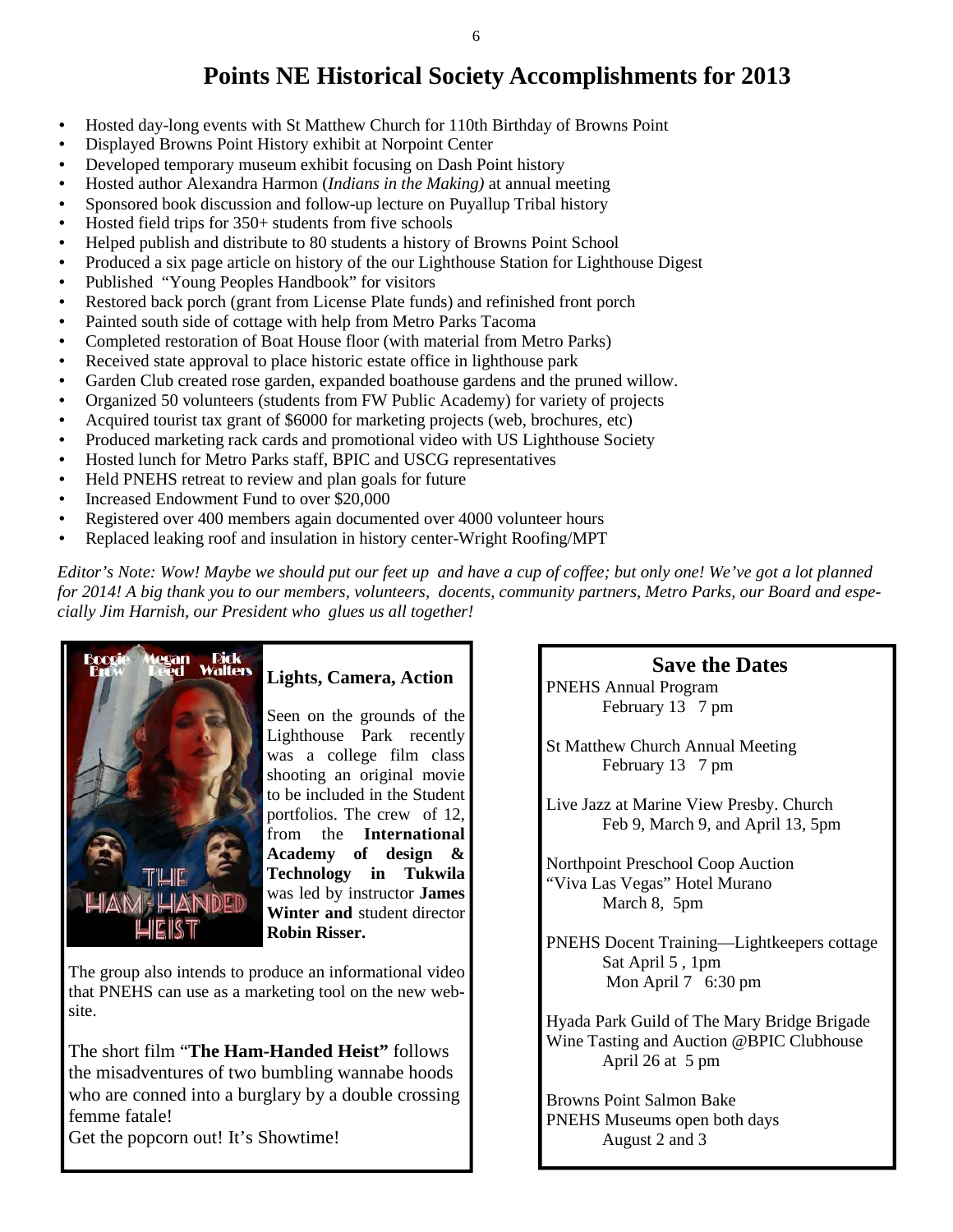

**The Browns Point Diner and Sandbar in the Browns Point Shopping Center** 

> *Shane and Tanja Leek*  **Open 7 days a week 253 952-3743 Dine In-Take Out**

#### **PNEHS Board of Directors 2014**

| <b>President: (interim) Jim Harnish</b><br><b>Vice President Linda Van Nest</b> | 253 927 6019 |
|---------------------------------------------------------------------------------|--------------|
|                                                                                 |              |
|                                                                                 | 253 927 4250 |
| Secretary Kathleen Monahan                                                      | 253 927 2425 |
| <b>Treas/Mbrsp Chair Norm Andersen</b>                                          | 253 370 4683 |
| <b>Curator Mavis Stears</b>                                                     | 253 927 5385 |
|                                                                                 | 253 927 4250 |
| <b>Museum Coordinator Linda Van Nest</b>                                        |              |
| <b>Garden Club Liaison Kathy Juracek</b>                                        | 253 952 8874 |
| <b>BPIC Liaison Fay Ainsworth</b>                                               | 253 927 4000 |
| <b>Sales Pat Harnish</b>                                                        | 253 927 6019 |
| <b>Cottage Greeter Nancy Pawlicki</b>                                           | 253 222 7121 |
| <b>Maintenance Chair Bob Pobinson</b>                                           | 253 927 9528 |
| <b>Docent Coordinator Janice Burgess</b>                                        | 253 235 5712 |
|                                                                                 |              |
| <b>Board Members</b>                                                            |              |
| <b>Margot Andersen</b>                                                          | 253 588 8559 |
| <b>Mary Chavez</b>                                                              | 253 927 8826 |
| <b>Neil Hanson</b>                                                              | 253 952 3271 |
| <b>Pam Ladley</b>                                                               | 253 952 2895 |
| <b>Art Ladley (Grants)</b>                                                      | 253 052 2895 |
| <b>Pam More Halsan</b>                                                          | 253 219 3439 |
|                                                                                 |              |
| <b>Other Contacts</b>                                                           |              |
|                                                                                 |              |
| <b>Dash Point School Jill Barkley</b>                                           | 253 927 3329 |
| <b>Cottage Scheduler Julie Perkins</b>                                          | 253 927 2536 |
| <b>PNEHS Message Phone</b>                                                      | 253 927 2536 |

*This newsletter is published by the Points Northeast Historical Society. Editor: Kathleen Monahan* 

*Welcome to our new Business member, realtor Gini Anderson. You can join Gini and our other Business members on this page for a year for only \$100.* 

> ALFRED'S CAFÉ **402 Puyallup Avenue Tacoma, WA 98421 253 627 5491**

**Brett and Linda Armstrong** 

**Casual Dining at its BEST** 

,,,,,,,,,,,,,,,,,,,,,,,,,,,,,,,,,,,,,